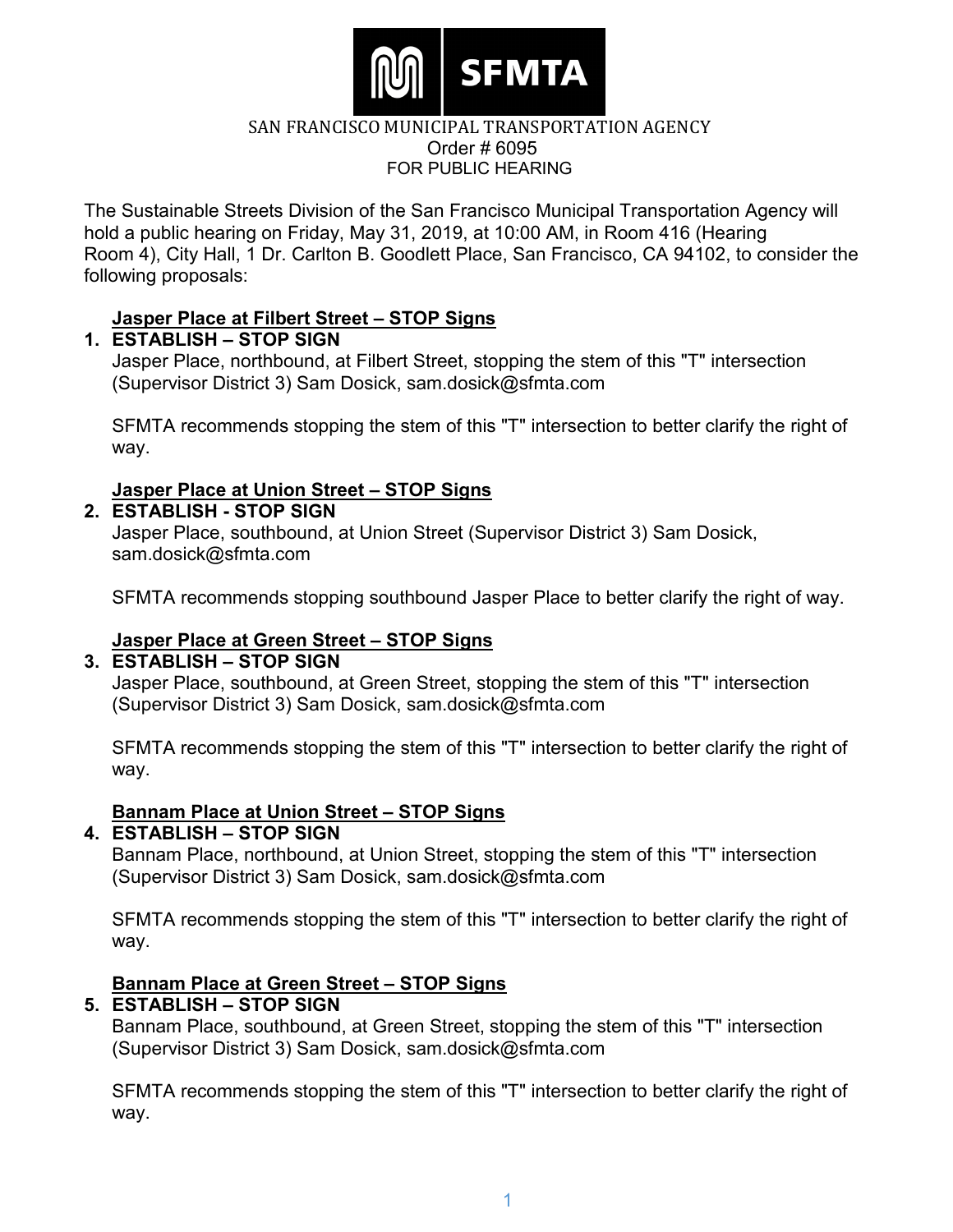

# **Laguna Street and Hayes Street – Bus Zone**

# **6. ESTABLISH – BUS ZONE**

Laguna Street, east side, from Hayes Street to 108 feet northerly (extends existing bus zone by 33 feet) (Supervisor District 5) Kevin Shue, kevin.shue@sfmta.com

Proposal to extend the bus zone to standardize the length of this zone.

#### **Paul Avenue and San Bruno Avenue – Tow-Away, No Stopping Anytime 7. ESTABLISH – TOW AWAY, NO STOPPING ANYTIME**

Paul Avenue, south side, from San Bruno Avenue to 126 feet easterly (Supervisor District 10) Kevin Shue, kevin.shue@sfmta.com

This parking removal is being proposed at the request of the Portola Neighborhood Association to remove 15-minute and all day parking for this stretch along Paul Ave.

# **2055 Sunnydale Avenue – Bus Zone**

## **8. ESTABLISH – BUS ZONE**

Sunnydale Avenue, south side, from 0 feet to 240 feet west of 2055 Sunnydale Avenue (extends existing bus terminal to 240 feet by removing one unmetered parking space) (Supervisor District 10) Felipe Robles, felipe.robles@sfmta.com

This proposal will extend the bus zone by 35 feet at the request of the community.

## **Silliman Street at Brussels Street – STOP Signs**

## **9. ESTABLISH – STOP SIGNS**

Silliman Street, eastbound and westbound, at Brussels Street, making this intersection an all-way STOP (Supervisor District 9) Sam Dosick, sam.dosick@sfmta.com

SFMTA recommends making this intersection an all-way STOP to better clarify the right of way.

# **Bernard Street at Leavenworth Street – STOP Signs**

## **10.ESTABLISH – STOP SIGN**

Bernard Street, westbound, at Leavenworth Street, stopping the stem of this "T" intersection (Supervisor District 3) Sam Dosick, sam.dosick@sfmta.com

SFMTA recommends stopping the stem of this "T" intersection to better clarify the right of way.

# **Silver Avenue and Bowdoin Street – Red Zones**

## **11.ESTABLISH – RED ZONE**

Silver Avenue, north side, from Bowdoin Street to 28 feet easterly Silver Avenue, south side, from 25 feet to 45 feet west of Bowdoin Street (Supervisor District 9) Sam Dosick, sam.dosick@sfmta.com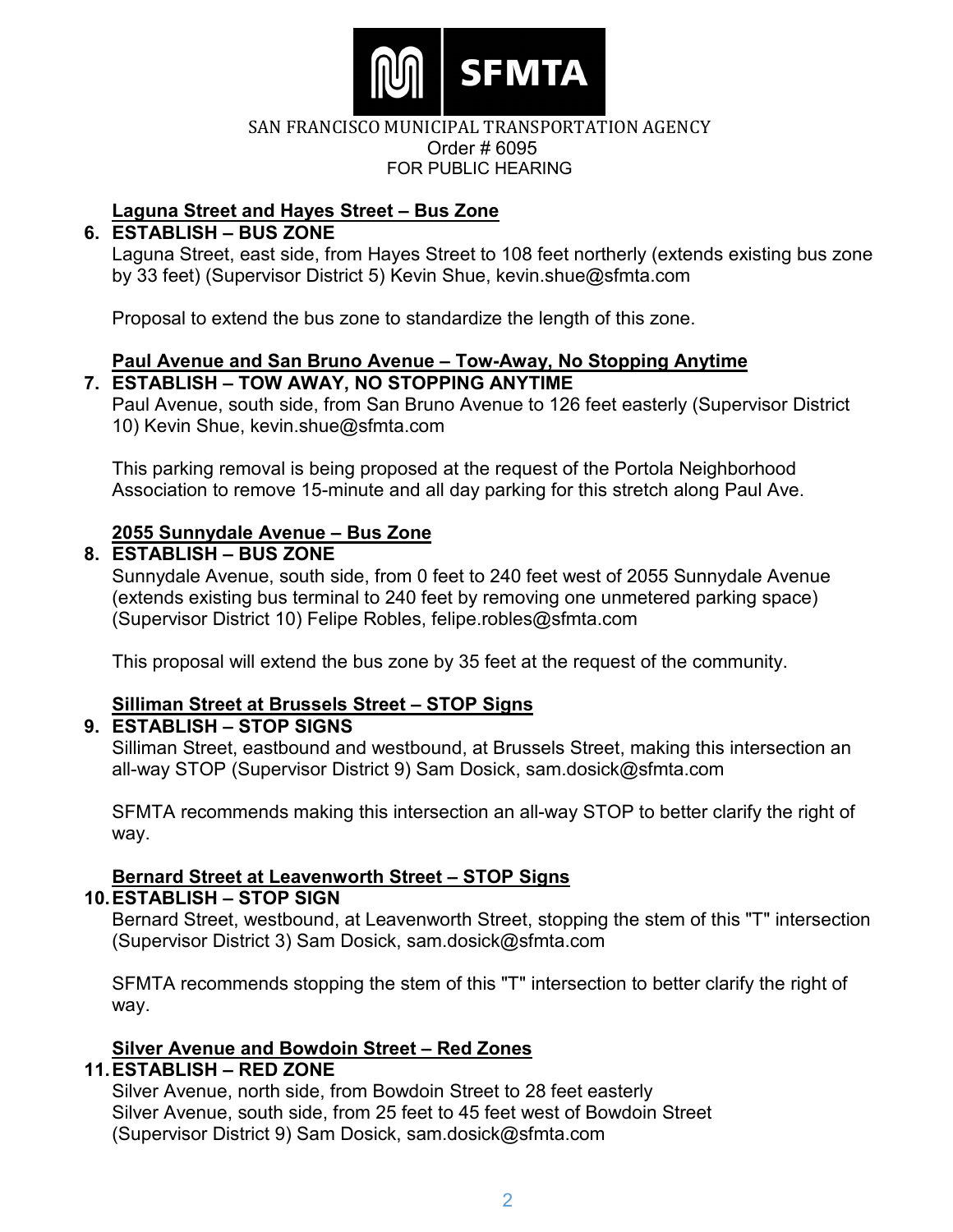

SFMTA proposes red zones on Silver Avenue at Bowdoin Street to improve pedestrian visibility.

#### **Godeus Street, between Mission Street and Coleridge Street – RPP Area AA Extension, Eligibility Only**

# **12.ESTABLISH – RESIDENTIAL PERMIT PARKING AREA AA**

Godeus Street, between Mission Street and Coleridge Street (Eligibility Only, No Signs) (Supervisor District 9) Gerry Porras, gerry.porras@sfmta.com

This block of Godeus Street currently has a "No Parking Any Time" restriction on both sides of the street. Eligibility will allow residents to park within the adjacent RPP Area AA.

# **Arnold Avenue at Crescent Avenue – STOP Signs**

# **13.ESTABLISH – STOP SIGN**

Arnold Avenue, northbound, at Crescent Avenue, stopping the stem of this "T" intersection (Supervisor District 9) Sam Dosick, sam.dosick@sfmta.com

SFMTA recommends stopping the stem of this "T" intersection to better clarify the right of way.

# **Roscoe Street at Crescent Avenue – STOP Signs**

## **14.ESTABLISH – STOP SIGN**

Roscoe Street, northbound, at Crescent Avenue, stopping the stem of this "T" intersection (Supervisor District 9) Sam Dosick, sam.dosick@sfmta.com

SFMTA recommends stopping the stem of this "T" intersection to better clarify the right of way.

# **Porter Street at Crescent Avenue – STOP Signs**

# **15.ESTABLISH – STOP SIGN**

Porter Street, northbound, at Crescent Avenue, stopping the stem of this "T" intersection (Supervisor District 9) Sam Dosick, sam.dosick@sfmta.com

SFMTA recommends stopping the stem of this "T" intersection to better clarify the right of way.

> Categorically exempt from Environmental Review: CEQA Guidelines Section 15301 Class 1(c): Operation, repair, maintenance, or minor alteration of existing highways and streets, sidewalks, gutters, bicycle and pedestrian trails, and similar facilities.

Andrea Contreras, SFMTA Date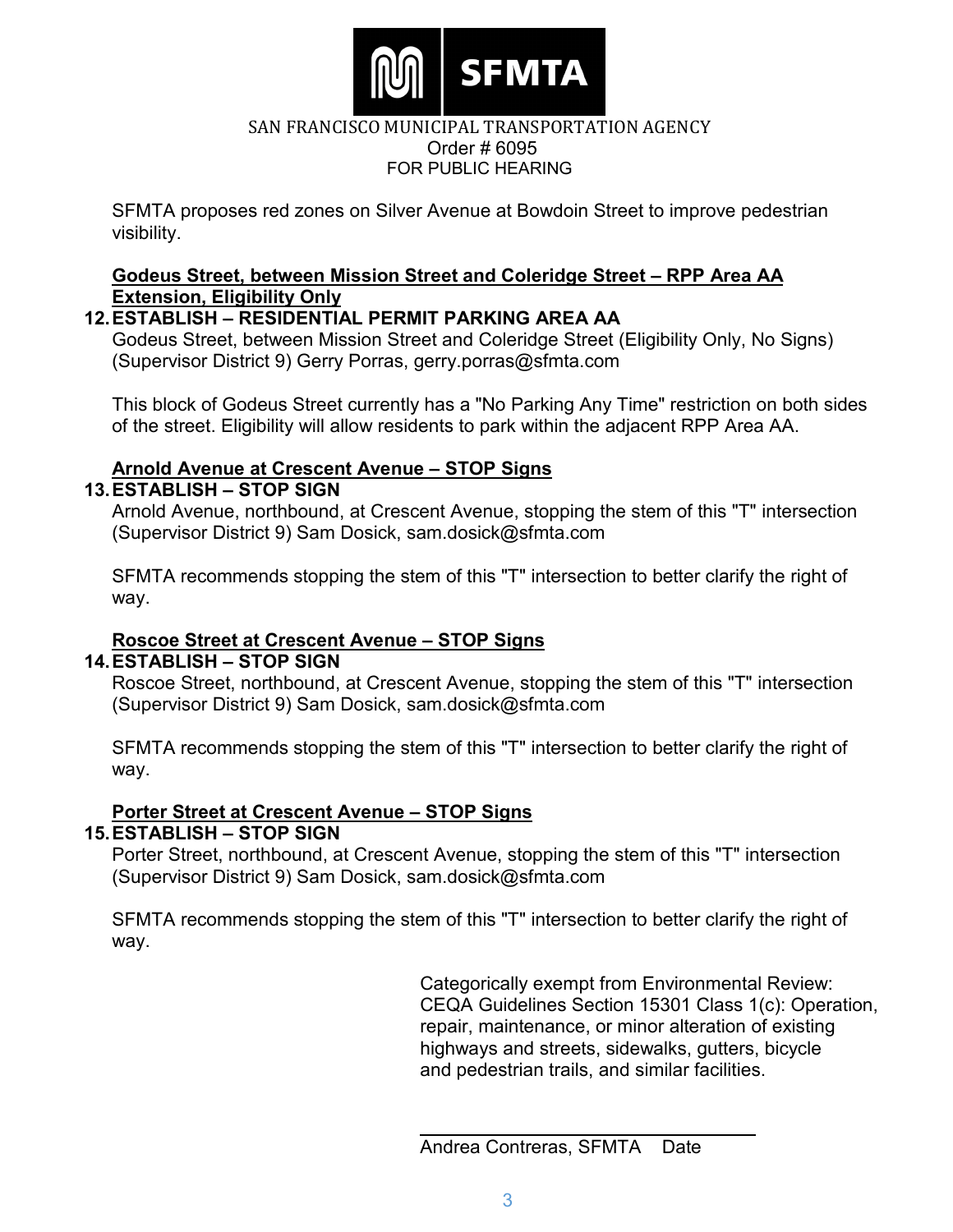

The following items have been environmentally cleared by the Planning Department on December 18, 2015, Case 2015-005492ENV:

# **Post Street at Divisadero Street – Bike Share Station**

#### **16.ESTABLISH – NO STOPPING EXCEPT BICYCLES ESTABLISH – BIKE SHARE STATION**

Post Street, north side, from 21 feet to 107 feet east of Divisadero Street (82-foot bike share station with red zones at either end) ♦ (Supervisor District 5) Laura Stonehill, laura.stonehill@sfmta.com

Proposing a Ford GoBike bike share station in the parking lane on the north side of Post Street, adjacent to UCSF Mt. Zion campus.

# **Carl Street at Cole Street – Bike Share Station**

#### **17.ESTABLISH – NO STOPPING EXCEPT BICYCLES ESTABLISH – BIKE SHARE STATION**

Carl Street, north side, from 133 to 200 feet east of Cole Street (63-foot bike share station with red zones at either end) ♦ (Supervisor District 5) Laura Stonehill, laura.stonehill@sfmta.com

Proposing a Ford GoBike bike share station in the parking lane on the north side of Carl Street, east of the train portal.

#### **Greenwich Street at Webster Street – Bike Share Station 18.ESTABLISH – NO STOPPING EXCEPT BICYCLES ESTABLISH – BIKE SHARE STATION**

Greenwich Street, north side, from Webster Street to 61 feet easterly (53-foot bike share station with red zones on either end)  $\triangleleft$ 

(Supervisor District 2) Laura Stonehill, laura.stonehill@sfmta.com

Proposing a Ford GoBike bike share station on the north side of Greenwich Street, adjacent to the Hotel Del Sol.

# **Greenwich Street at Steiner Street – Bike Share Station**

#### **19.ESTABLISH – NO STOPPING EXCEPT BICYCLES ESTABLISH – BIKE SHARE STATION**

Greenwich Street, north side, from Steiner Street to 58 feet westerly (53-foot bike share station with red zones at either end)  $\triangleleft$ (Supervisor District 2) Laura Stonehill, laura.stonehill@sfmta.com

Proposing a Ford GoBike bike share station in the parking lane on the north side of Greenwich Street, adjacent to the Greenwich Inn.